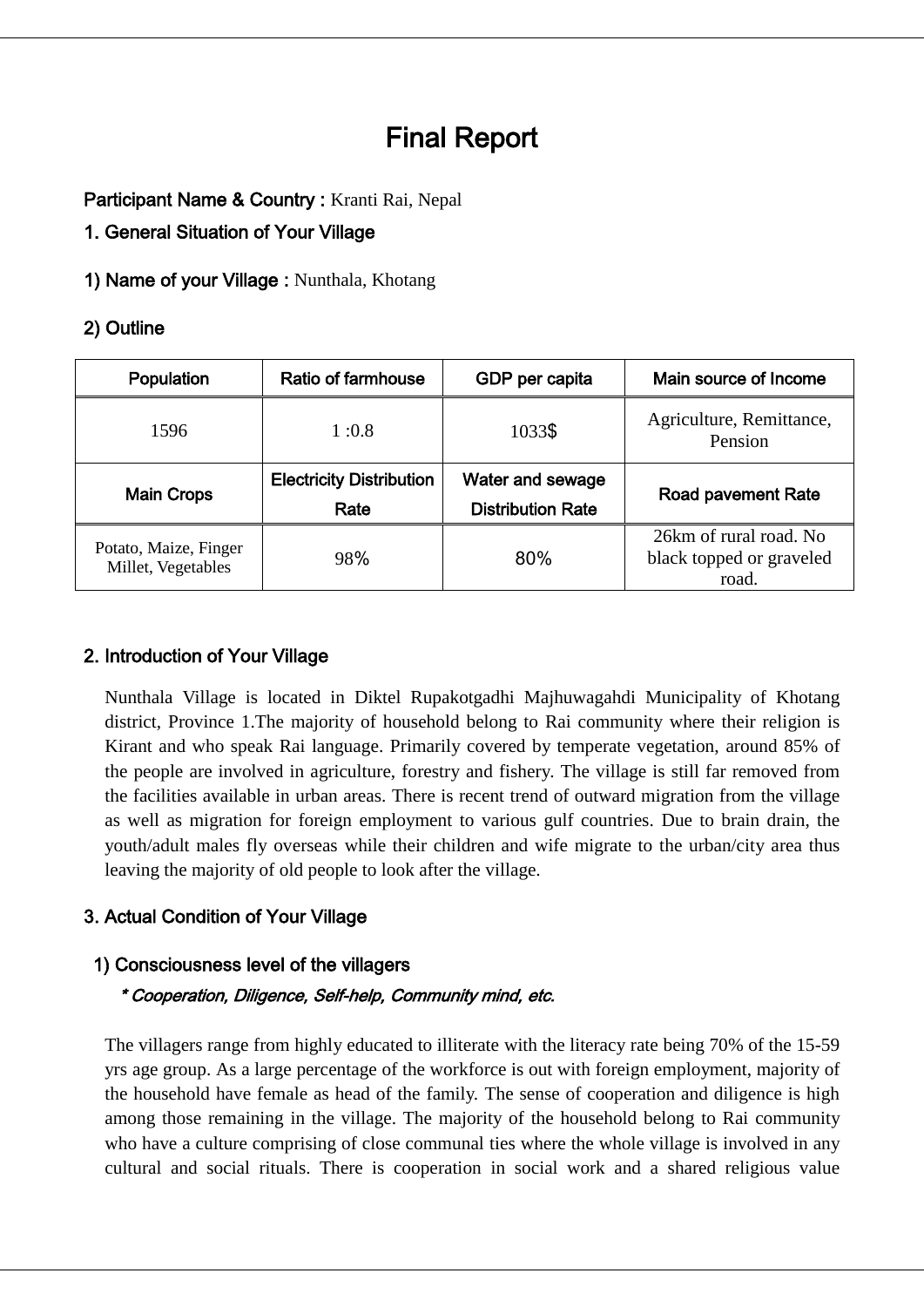because of majority of the household belonging to the same community.

### 2) Income of People

- What is the main source of income? (Agriculture, Fisheries, Livestock Industries, etc.)

The main sources of income are Agriculture, Livestock and Remittance from Foreign Employment. Around 85% of the people are involved in agriculture, forestry and fishery. Of the 380 households in the village, 131 from 118 households are currently involved in foreign employment. Even though majority is involved in agriculture, there is yet to be transition from subsistence model of agriculture. There is currently only a single cottage industry employing 15 people. 6.1% people are currently below the poverty line.

### 3) Level of Public Sanitation & Public Amenities

# - How about the actual living condition of residential environment?

#### (Kitchen, drinking water, sanitation, public amenities, etc.)

- 77% of the household currently have drinking water facility with majority of the drinking water being supplied through pipes. The remaining households obtain water from other sources like well, river etc.
- 100% of the households have toilet facility.
- The primary source of fuel for cooking is firewood. Only small no of households have the facility of cooking gas.
- 98% of the households have electricity.
- There are no proper health facilities and banking services so these services have to be accessed by visiting the district headquarter in Diktel. The general specialized shop, libraries and cinema hall are not available.

### 4. Action Plan for your Village

### 1) What are the main problems that disturb the development of your Villages?

- a. Agricultural land has not been utilized.
	- Of the 1028.096 hectares area of village, 477.8 hectares (46.47%) is suitable for agriculture. Only 70.0 hectares of the available agricultural land is currently being utilized thus there is huge possibilities for the use of remaining 406.9 hectares of land.
	- The model of farming is still subsistence farming with more than 90% of the agricultural production comprising of cereals, pulses, vegetables. The share of cash crops in agricultural production is very low.
	- Lack of technical manpower. With the trend of large outward migration, there are only 20 commercial agricultural farmers involved in production.
- b. Lack of infrastructure
	- Large areas of agriculture land still rely on monsoon rainfall with only 258 ropanis (about 13 hectares) of land being covered by the current available irrigation structure.
	- There is no marketing facility for agricultural product. There are no wholesale/retail agricultural markets.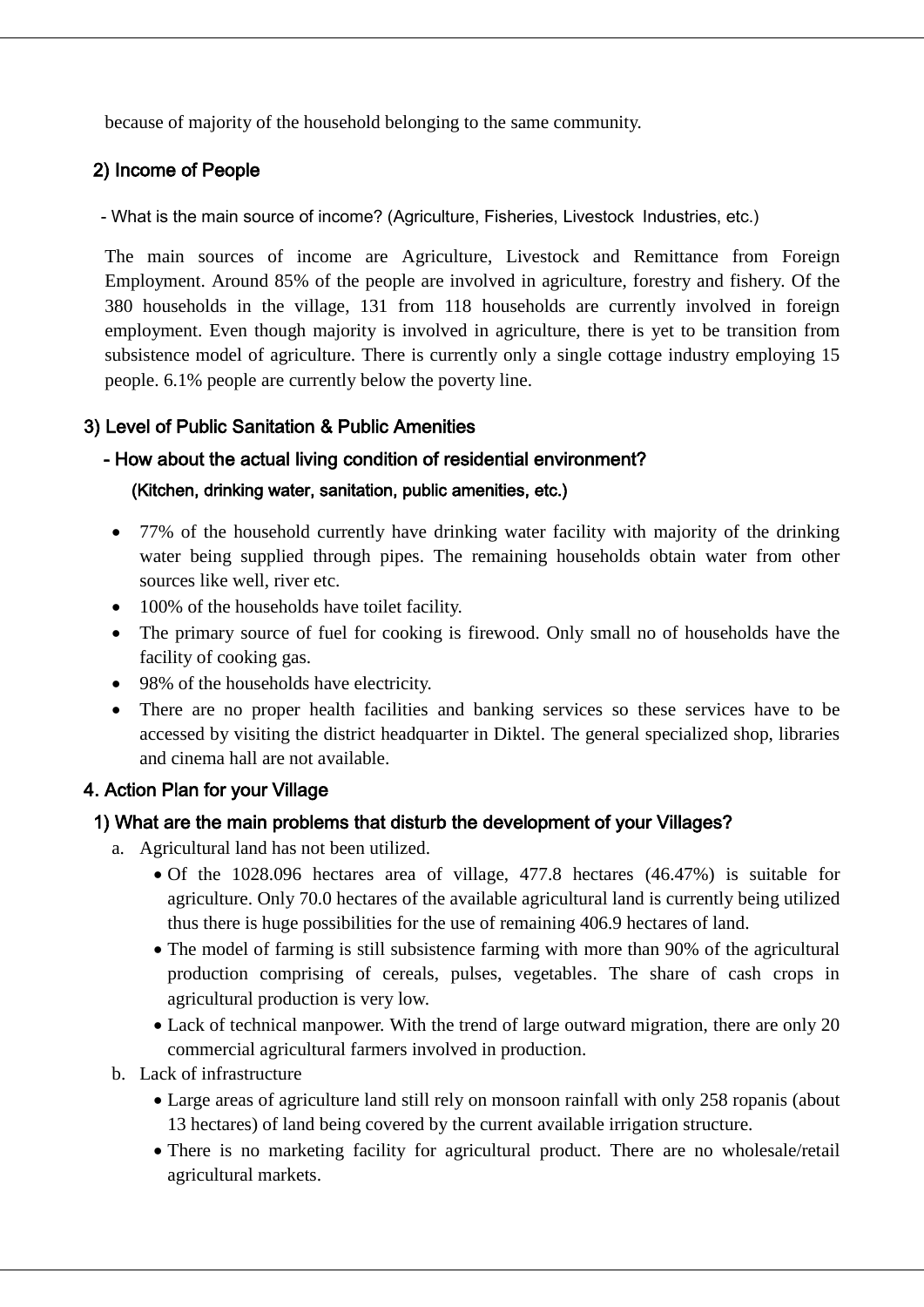- There is only 26 km of rural road which are difficult to access during rainy season.
- c. Excessive alcohol drinking habit.
	- Alcohol is heavily involved in various rituals of Rai community. This has led to generations facing problem of alcoholism.

### 2) What are the solutions of main problems for your village**'**s bright future?

- A transition from subsistence to commercial farming by channeling the resources towards products with comparative benefits.
- Allocation of budget from federal/provincial/local governments for development of agriculture infrastructure.
- Controlling the excessive alcohol drinking habit.

## 3) How would you utilize the Korean Saemaul Undong to solve the main problems of your village?

The majority of the households (about 73%) have female as head of the family. Thus they can have a greater say on tackling the alcohol problem. As there is a tightly knit community of Rai people in the village who share a common religion and socio-cultural rituals, community driven efforts and initiatives have great chance for success. Local available resources can be utilized during infrastructure development effort by involving local manpower which in turn will help in generating employment opportunities for the people. This in the long run will help reduce the outward migration and help retain technical manpower needed to fully make use of the available agriculture land. As the country has undergone federal transformation, large amount of agricultural grants have been made available at the grassroots level. By involving the local leaders, village elders as well as all other concerned stakeholders, these grant programs can be executed more effectively.

4) Please write your action plan by benchmarking the success factors of Saemaul Undong to solve the main problems of your village.

| <b>Objectives</b>                                 | <b>Action Required (Tasks)</b>                                                                                                                                                                                                                                                                                                                                                                         | <b>Time</b> | Necessary                                                                                                                                                    |
|---------------------------------------------------|--------------------------------------------------------------------------------------------------------------------------------------------------------------------------------------------------------------------------------------------------------------------------------------------------------------------------------------------------------------------------------------------------------|-------------|--------------------------------------------------------------------------------------------------------------------------------------------------------------|
| (Goals)                                           |                                                                                                                                                                                                                                                                                                                                                                                                        | Frame       | <b>Resources</b>                                                                                                                                             |
| Overcome<br>the<br>excessive<br>drinking<br>habit | • Training and public awareness about bad drinking<br>habit<br>• Implementing strict rules and regulations regarding<br>bad drinking habit.<br>• Practice of making alcohol and wine should be<br>stopped<br>• Certain criteria and age limitation for selling and<br>drinking<br>• High tax on alcohol product<br>• Member from each family should be involved in<br>alcohol free village environment | 1 year      | • Certain fund for<br>public awareness<br>program<br>(drama,radio<br>broadcasting etc)<br>• Political leaders<br>support<br>• Village leaders<br>involvement |
| Brain drain<br>reduction                          | • Involve the local youths in the infrastructure<br>development projects like building of agricultural<br>roads, irrigation projects generating employment                                                                                                                                                                                                                                             | 1 year      | • Budget for<br>infrastructure<br>projects.                                                                                                                  |